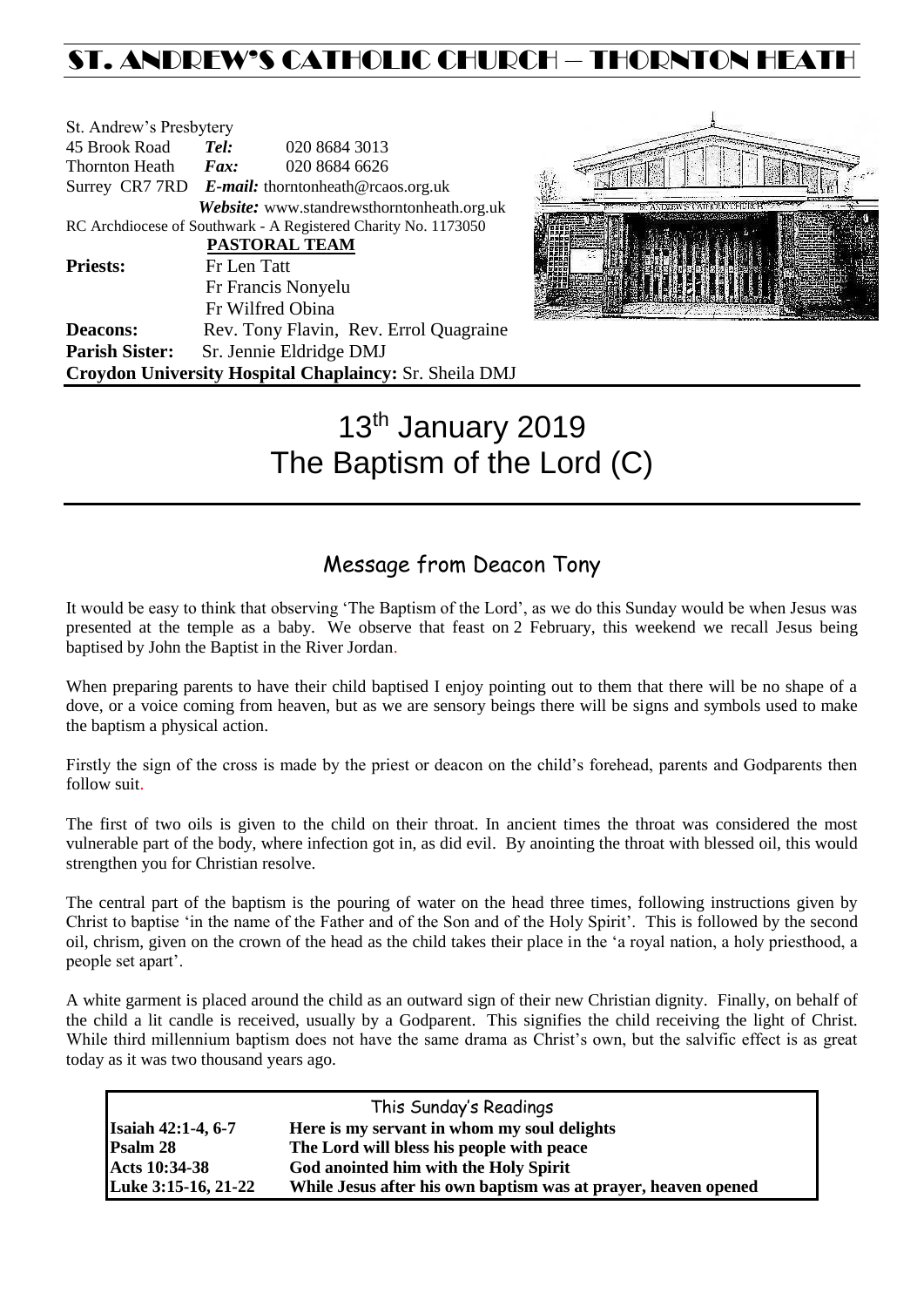## Diary for the Week

| Sunday 13 <sup>th</sup> January    |                              | 6.00pm (Saturday) First Mass of Sunday            | <b>Holy Souls</b>                   |  |
|------------------------------------|------------------------------|---------------------------------------------------|-------------------------------------|--|
| The Baptism of the Lord            |                              |                                                   |                                     |  |
|                                    | 9.30am                       | Mass                                              | Private Intention                   |  |
|                                    | 11.30am                      | Mass                                              | Parishioners                        |  |
|                                    | 4.00pm                       | <b>Confirmation Catechists</b>                    |                                     |  |
|                                    |                              | <b>Meeting (EA room)</b>                          |                                     |  |
|                                    | 5.00pm                       | <b>Rosary</b>                                     |                                     |  |
|                                    | $5.15 - 5.45$ pm             | <b>Exposition and Benediction</b>                 |                                     |  |
|                                    | 6.00 <sub>pm</sub>           | <b>Mass</b>                                       | Priests of St Andrews               |  |
|                                    | $7.00 - 9.00$ pm             | <b>Charismatic Prayer Group</b>                   |                                     |  |
| Monday 14 <sup>th</sup> January    | 7.30am                       | <b>Mass</b>                                       | Hugh Hickland RIP                   |  |
| Feria                              | 10.00am                      | Mass                                              | Virginia & Valente Athayde RIP      |  |
| Heb 1:1-6, Mk 1:14-20              | $5.45 - 7.15$ pm             | <b>Beavers (hall)</b>                             |                                     |  |
|                                    | $7.00 - 8.00$ pm             | <b>Family Holy Hour</b>                           |                                     |  |
|                                    | $7.00 - 8.00$ pm             | <b>Parish Surgery</b>                             |                                     |  |
|                                    | $7.30 - 9.00$ pm             | Scouts (hall)                                     |                                     |  |
| Tuesday 15 <sup>th</sup> January   | 7.30am                       | <b>Mass</b>                                       | Luana & Ivo Mascarenhas and D'Costa |  |
| Feria                              | 10.00am                      | <b>Mass</b>                                       | Valentino Theophane RIP             |  |
| Heb 2:5-12, Mk 1:21-28             | 8.00pm                       | P.P.C. Meeting                                    |                                     |  |
| Wednesday 16 <sup>th</sup> January | 7.30am                       | <b>Mass</b>                                       | Roque & Rosalind Cabral RIP         |  |
| Feria                              | 10.00am                      | Mass                                              | Lissenburg Family (W/B)             |  |
| Heb 2:14-18, Mk 1:29-39            | 2.00 <sub>pm</sub>           | <b>Active Retirement Group</b>                    |                                     |  |
|                                    | 6.00pm                       | <b>Lectio Divina Group (hall)</b>                 |                                     |  |
|                                    | 7.30pm                       | <b>Legion of Mary (hall)</b>                      |                                     |  |
| Thursday 17 <sup>th</sup> January  | 7.30am                       | <b>Mass</b>                                       | Private Intention                   |  |
| St Anthony Abbot                   | 10.00am                      | Mass                                              | Anne Marie Devine                   |  |
| Heb 3:7-14, Mk 1:40-45             | $7.00 - 8.30$ pm             | <b>Cubs (St James the Great)</b>                  |                                     |  |
| Friday 18 <sup>th</sup> January    | 7.30am                       | Mass                                              | Luis & Piedade Fernandes RIP        |  |
| Feria                              | 10.00am                      | Mass                                              | Mr & Mrs Baldwin                    |  |
| Heb 4:1-5.11, Mk 2:1-12            |                              |                                                   |                                     |  |
| Saturday 19 <sup>th</sup> January  | 9.30am<br>$9.50 - 11.15$ am  | <b>Mass</b>                                       | <b>Holy Souls</b>                   |  |
| Feria                              | $10.00 - 10.30$ am           | <b>First Holy Communion</b><br><b>Confessions</b> |                                     |  |
| Heb 4:12-16, Mk 2:13-17            | $5.00 - 5.30$ pm             | <b>Confessions</b>                                |                                     |  |
|                                    |                              | <b>First Mass of Sunday</b>                       | Cecelia Angress                     |  |
| Sunday $20th$ January              | 6.00 <sub>pm</sub><br>9.30am |                                                   | Parishioners                        |  |
| 2 <sup>nd</sup> Sunday of the Year | 11.30am                      | <b>Mass</b><br><b>Mass</b>                        | John Carrapiett RIP (Anniv)         |  |
|                                    | 5.00pm                       | <b>Rosary</b>                                     |                                     |  |
|                                    | $5.15 - 5.45$ pm             | <b>Exposition and Benediction</b>                 |                                     |  |
|                                    | 6.00 <sub>pm</sub>           | <b>Mass</b>                                       | Roque & Ana Rita Fernandes RIP      |  |
|                                    | $7.00 - 9.00$ pm             | <b>Charismatic Prayer Group</b>                   |                                     |  |
|                                    |                              |                                                   |                                     |  |
|                                    |                              |                                                   |                                     |  |

|                      | Money Matters                            |                                                           |  |
|----------------------|------------------------------------------|-----------------------------------------------------------|--|
|                      | <b>Collection Last Sunday</b>            | £1,534.60 $(\text{\textsterling}1.53 \text{ per person})$ |  |
|                      | Payment by Standing Order                | £ 761.00                                                  |  |
|                      | Total offertory                          | £2,295.60                                                 |  |
|                      | 2 <sup>nd</sup> collection New Years Day | £ $809.51$                                                |  |
|                      | Thank you for your generosity            |                                                           |  |
| <b>Iltar Servers</b> |                                          | Church Cleaners                                           |  |
| is week $T$ eam $2$  |                                          | This week Fifi's Group                                    |  |

Altar Servers<br>This week Team 2<br>Next week Team 3



 $\overrightarrow{P}$  This week Fifi's Group Next week Sancho's Dusters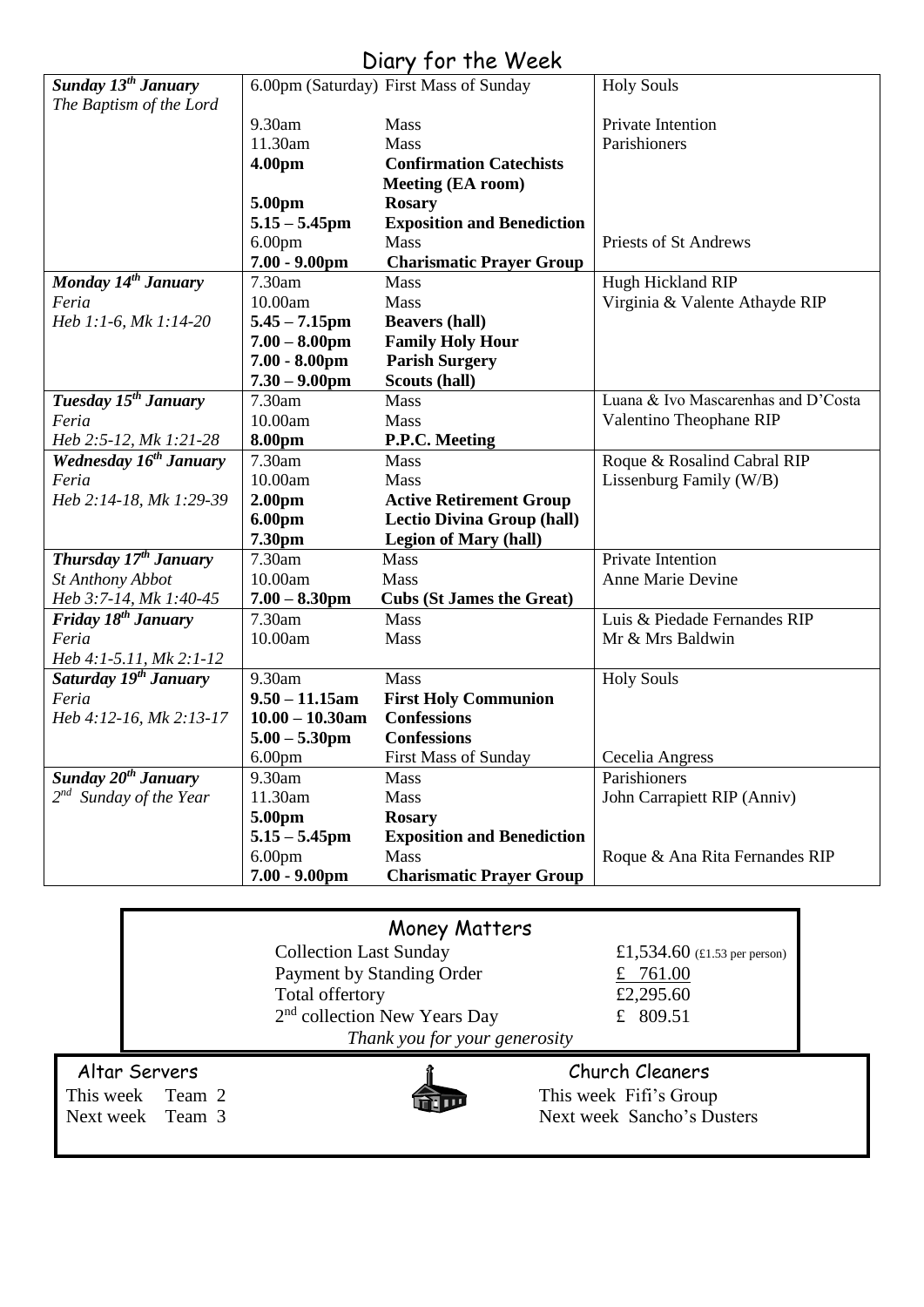### St. Andrew's Parish Notices

#### **FAMILY HOLY HOUR**

As we begin a New Year let us together come before Our Lord in the Blessed Sacrament and pray for peace in our homes, our hearts, our families and in the whole world. Monday 14<sup>th</sup> January from 7 to 8 pm in the Church. Join us even if only 10 minutes - it will be time well spent.

#### **CONFIRMATION 2019**

Bishop Paul Hendricks will be coming to St Andrew's to administer the Sacrament of Confirmation on Saturday 25<sup>th</sup> May. All in Year 9 and above who wish to be confirmed, please speak to Sr Jennie and our Catechists giving their reason to be confirmed, after Sunday Masses in January.

#### **CHURCH CLEANERS WANTED**

We really need more people to help with the task of cleaning God's house. So, if you can spare an hour or two and would like to help by joining one of our groups, please contact Fifi on 07932 764273. Thank you.

#### **MAINTENANCE COMMITTEE**

If you are a professional craftsman/woman and would like to quote for some of the forth coming maintenance work, or if you would like to join the advisory maintenance team please contact Fr Len.

#### **400 CLUB**

The winners for December are:

£20 No: 17 - Alexandrina de souza

£10 No: 35 - Frank Hayward

£10 No: 142 - Ursula Madine

#### **SECOND COLLECTION NEXT WEEK**

The second collection next week is for Peace Sunday (PAX Christi). Peace Sunday is marked on 20<sup>th</sup> January and the theme The Pope has chosen for this year is *"Good politics serves peace".* Every year Pax Christi promotes the Holy Father's World Peace Day source. This is in the [Liturgical Calendar](http://www.liturgyoffice.org.uk/Calendar/Cycle/WinterCP.shtml) cycle of prayer The Full text of [the World Peace Day Message 2019](http://press.vatican.va/content/salastampa/en/bollettino/pubblico/2018/12/18/181218a.html) can be found online. *One thing is certain: good politics is at the service of peace. It respects and promotes fundamental human rights, which are at the same time mutual obligations, enabling a bond of trust and gratitude to be forged between present and future generations…. today more than ever, our societies need "artisans of peace". We are all called to be messengers and authentic witnesses of God the Father, who wills the good and the happiness of the human family*. We are required to look at our own lives to see how we can promote peace in our families, at work and in the world. There are envelopes in the porch for you to use - thank you.

#### **GHANAIAN COMMUNITY MEETING**

The group will be meeting on Sunday  $20<sup>th</sup>$  January after the 11.30am Mass in the hall.

#### **TEA/COFFEE AFTER SUNDAY 9.30AM MASS**

You are all invited to go along to the hall after every 9.30am Sunday Mass where tea/coffee and cakes are always served. All are most welcome.

#### **FOREIGN COINS**

We are increasingly receiving foreign coins in our collections. Please can we ask you not to put these in our collections as they often get trapped in our counting machine and the bank will not accept them. You can donate your foreign currency to the many charities who do accept them.

#### **THE ROSARY**

The Rosary is prayed each weekday after the 10am Mass (and Saturday 9.30am). After Mass and after a few minutes of silence the Rosary will be prayed and then, after a short pause, other devotional prayers